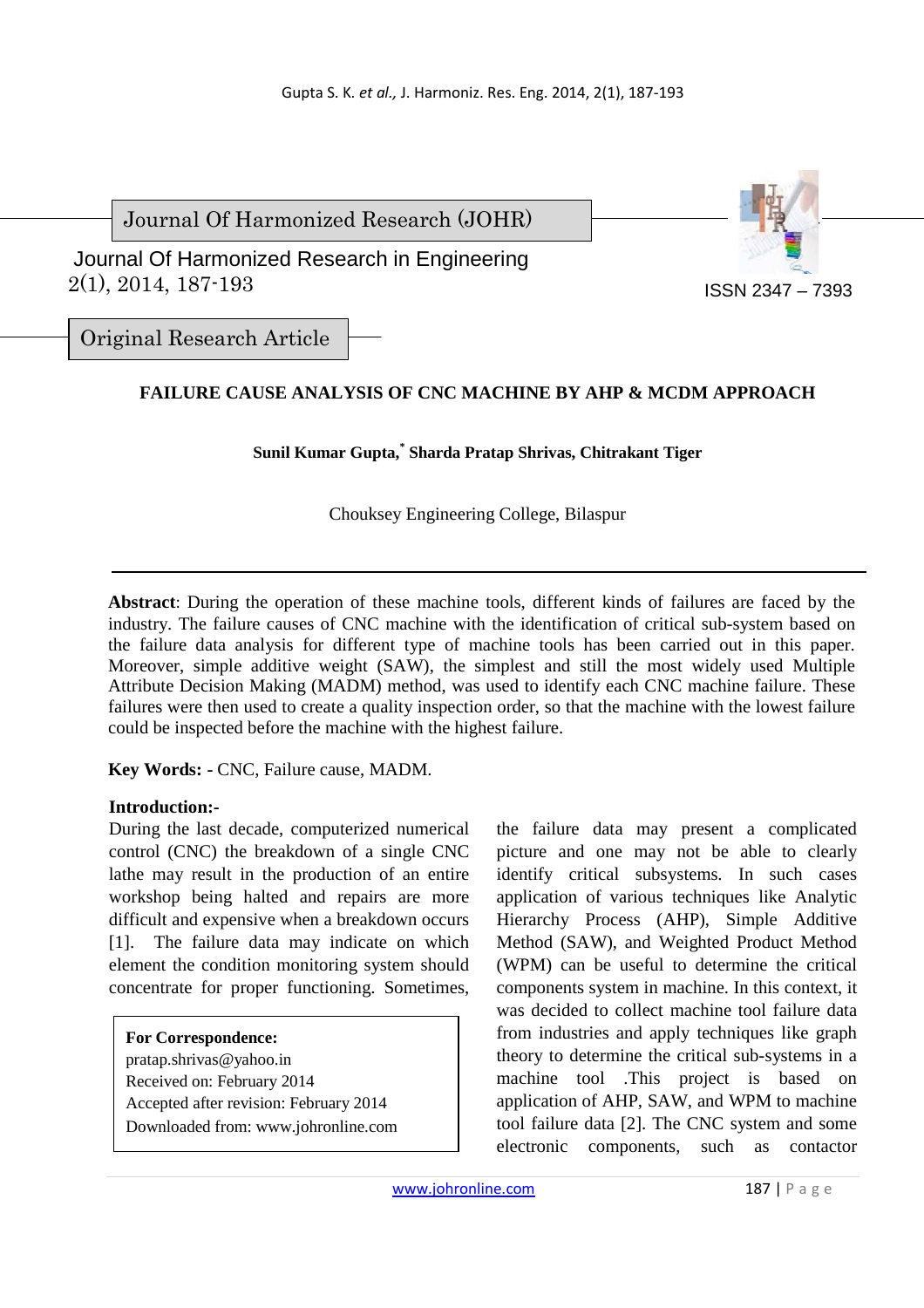switches, relays, regulators and buttons are fixed in a cabinet. Other electronic components, such as limit switches, proximity switches and encoders are located on the machine [3]. Here, MADM methods are apply for the selection of failure causes in CNC machine. Dogra et al. studied about the effect of tool geometry i.e. tool nose radius, rake angle, variable edge geometry and their effect on tool wear, surface roughness and surface integrity of the machined surface during turning. The greater negative rake angle gives higher compressive stress which deeper affected zone below machined surface [3]. Rao et al. have worked on the selection of material for wind turbine blade from the alternative material They applied MADM (Multiple attribute decision making method) such as TOPSIS and fuzzy set theory and from the analysis they observed that if the wind turbine blades are made out of composite materials using carbon fibers, then they possess the high stiffness, low density and long fatigue life [7]. Abhang et al. studied about selection of best lubricant in turning operation from alternative lubricants by using MADM methods. They applied TOPSIS and AHP model and conclude that lubricant index evaluate and ranks best lubricant during steel turning operation and combined TOPSIS and AHP method provides a convenient approach for solving complex MADM problems in manufacturing domains [8]. In problem can be tackled with several schemes and decision algorithms such as genetic algorithms, fuzzy logic, utility functions and multi attribute decision making (MADM) methods. In the genetic algorithm is applied to optimize the access Failure cause with the goal of selecting the maximum failure cause. In this thesis proposed a network selection scheme based on utility function which takes more key factors for failure cause in CNC machine.

**Materials and Methods** 

Multi-criteria decision making (MCDM) is the decision-making technique by considering some alternatives options. The Multiple Attribute Decision Making (MADM) comes to elections, in which mathematical analysis is not needed. This type of MCDM can be used for the election in which there is only a small number of alternative courses. The MADM is used to solve problems in discrete spaces, typically used to solve problems in the assessment and selection of limited number of alternatives. The MADM approaches are done through two stages, namely:

- $\triangleright$  Perform aggregation of the decisions that responds to the decisions corresponding to all destinations on each alternative
- $\triangleright$  Perform alternatives ranking based on the aggregation of the decision makers.

MADM is evaluated against the alternative  $m_i$  (i  $= 1, 2, \dots, m$  against a set of attributes or criteria  $m_i$  (  $j = 1,2, ..., n$ ) where each attribute are not mutually dependent with each other. Decision matrix of each alternative on each attribute, X is given as:

$$
X_{ij} = \begin{bmatrix} 1 & 2 & \dots & m \\ 1 & b_{11} & b_{12} & \dots & b_{1n} \\ b_{21} & b_{22} & \dots & b_{2n} \\ b_{31} & b_{32} & \dots & b_{3n} \\ \vdots & \vdots & \vdots & \ddots & \vdots \\ b_{m1} & b_{m2} & \dots & b_{mn} \end{bmatrix}
$$

Where  $b_{ii}$  is an alternative performance rating in relation to the  $j^{\text{th}}$  attributes. Weight value indicates the relative importance of each attribute, given as W:

$$
W_j = \{ w_1, w_2, w_3, ..., w_m \}
$$

Performance rating (X) and weight value (W) represent the core values corresponding to the absolute preference of the decision makers.

**Analytic hierarchy process (AHP)** 

One of the most popular analytical techniques for complex decision-making problems is the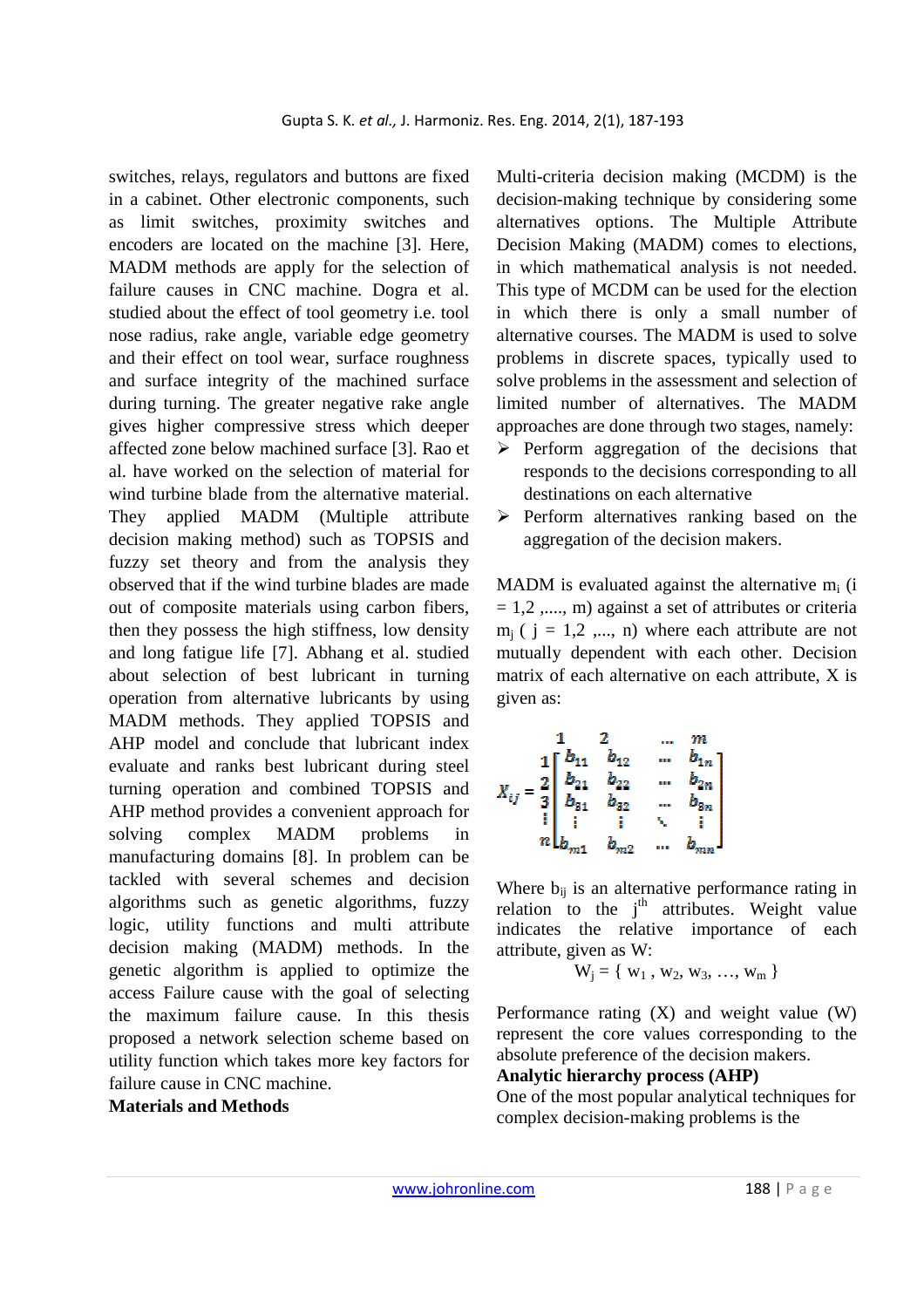analytic hierarchy process (AHP), which decomposes a decision-making problem into a system of hierarchies of objectives, attributes (or criteria), and alternatives.

**Step 1:** Determine the objective and the evaluation attributes. Develop a hierarchical structure with a goal or objective at the top level, the attributes at the second level and the alternatives at the third level.

**Step 2:** Determine the relative importance of different attributes with respect to the goal or objective. Construct a pair-wise comparison matrix using a scale of relative importance. The judgments are entered using the fundamental scale of the analytic hierarchy process. Find the relative normalized weight  $(W_i)$  of each attribute by calculating the geometric mean of the  $i<sup>th</sup>$  row, and normalizing the geometric means of rows in the comparison matrix. This can be represented as:

Where  $i = 1, 2, 3, \dots, n$  and  $j = 1, 2, 3, \dots, m$ 

The geometric mean method of AHP is commonly used to determine the relative normalized weights of the attributes, because of its simplicity, easy determination of the maximum Eigen value, and reduction in inconsistency of judgments.

**Step 3:** The next step is to obtain the overall or composite performance scores for the alternatives by multiplying the relative normalized weight (Wj) of each attribute (obtained in step 2) with its corresponding normalized weight value for each alternative and summing over the attributes for each alternative. Here, each attribute is given a weight, and the sum of all weights must be 1. Each alternative is assessed with regard to every attribute. The

overall or composite performance score of an alternative is given by Equation 3.

$$
P_i = \sum_{j=1}^{m} W_j(m_{ij}) \dots \dots \dots \dots \dots \dots \dots \dots \dots (3)
$$

Where  $(m_{ii})$  normal represents the normalized value of  $m_{ij}$ , and  $P_i$  is the overall or composite score of the alternative X. The alternative with the highest value of  $P_i$  is considered as the best alternative.

### **Simple Additive Weighting (SAW) Method**

This is also called the weighted sum method and is the simplest and still the widest used MADM method. Here, each attribute is given a weight, and the sum of all weights must be one. Each alternative is assessed with regard to every attribute. The overall or composite performance score of an alternative is given by Equation 3.

It was argued that SAW should be used only when the decision attributes can be expressed in identical units of measure (e.g., only dollars, only pounds, only seconds, etc.). However, if all the elements of the decision table are normalized, then SAW can be used for any type and any number of attributes. In that case, Equation1will take the following form:

$$
P_i = \sum_{j=1}^{m} W_j (m_{ij})_{normal} \dots \dots \dots \dots \dots \dots \dots (4)
$$

Where  $(m_{ii})$  normal represents the normalized value of  $m_{ii}$ , and  $P_i$  is the overall or composite score of the alternative Ai. The alternative with the highest value of  $P_i$  is considered as the best alternative.

### **Weighted Product Method (WPM)**

This method is similar to SAW. The main difference is that, instead of addition in the model. There is multiplication. The overall or composite performance score of an alternative is given by Equation 3.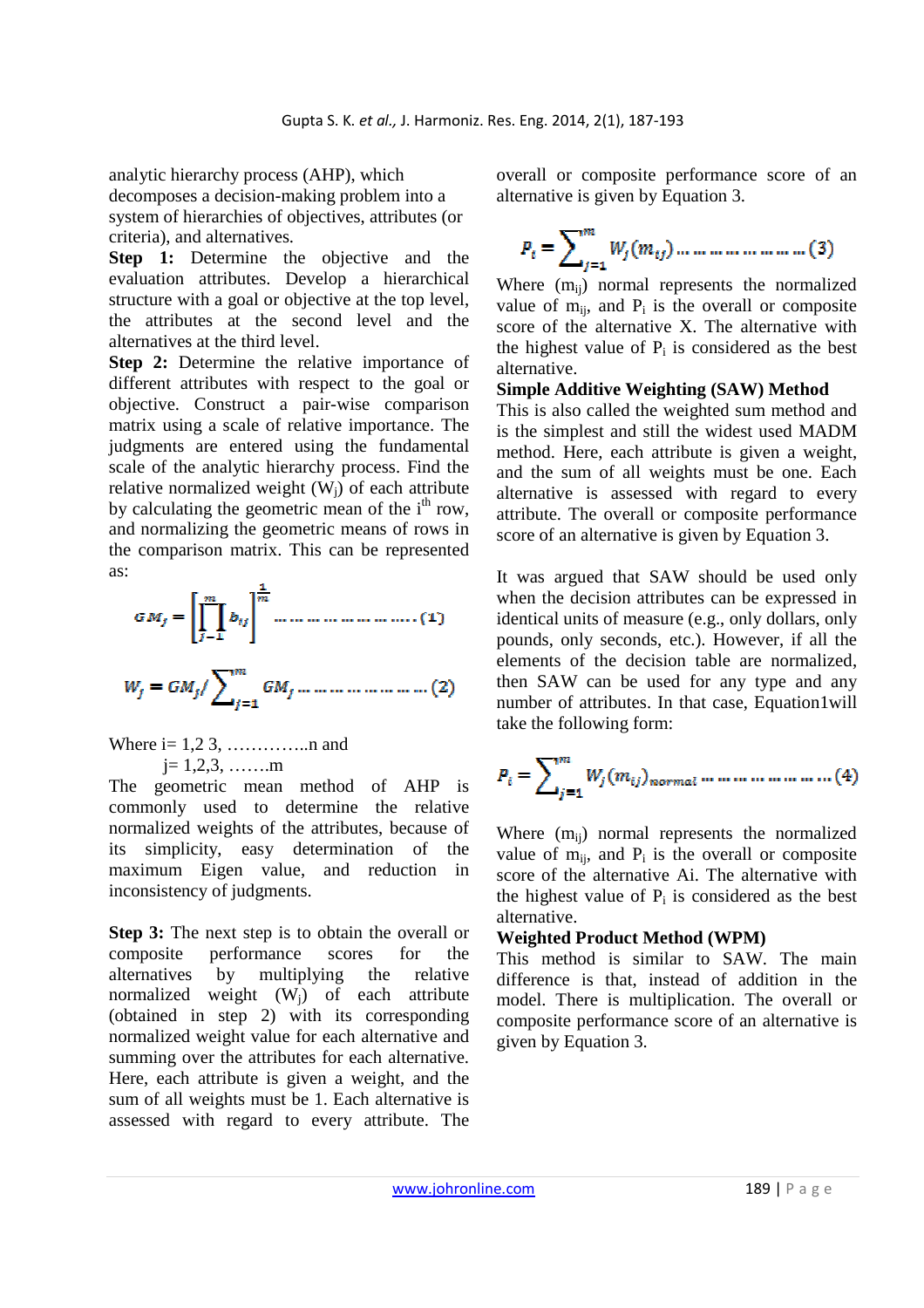The normalized values are calculated as explained under the SAW method. Each normalized value of an alternative with respect to an attribute, i.e., (mij) normal, is raised to the power of the relative weight of the corresponding attribute. The alternative with the highest Pi value is considered the best alternative [8].

### **Failure Data Collection and Analysis**

The present work required CNC machine failure data from industries. This kind of information was not easily available with the local industries. Therefore initially literature was referred to check availability of data. Failure data were collected from Simplex industries Raipur & Bhilai Engineering Corporation a period of three years on two CNC machines such as lathe and machines. It contained the following information:

- $\triangleright$  Machine number
- $\triangleright$  Date of repair.
- $\triangleright$  Failure effect.
- $\triangleright$  Repair time.
- $\triangleright$  Down time.
- $\triangleright$  Date of hand-over.
- $\triangleright$  Causes of failure.

 The data was collected from maintenance department of industries, type of sub system maintenance are shown in Table 1 and Table 2. Fig 1 Shows the Failure causes failure frequency and downtime of CNC lathe machine. Weights are shown in Table 2 collected from simplex industries Raipur.

| S. NO. | <b>SUB SYSTEM</b>                                                    | <b>TYPE OF CHECK</b>                             | TIME                     |
|--------|----------------------------------------------------------------------|--------------------------------------------------|--------------------------|
|        | . Lubrication system                                                 | Check for oil level, pressure                    | At the start of the work |
| 2      | Chuck                                                                | Greasing the master jaws, Tighten<br>the jaws    | At the start of the work |
| 3      | Cutting tools                                                        | Tighten the tool blocks, tools and<br>inserts    | At the start of the work |
| 4      | Hydraulic oil level                                                  | Check for level                                  | Replenish if needed      |
| 5      | Check system pressure, Check for<br>Pressure gauge<br>chuck pressure |                                                  | As per requirement       |
| 6      | Coolant level                                                        | Check for level                                  | Replenish if needed      |
| 7      | External wiring and<br>Cables                                        | Check for disconnections and<br>damage to sheath | As per requirement       |

### **Table 1:- Daily Maintenance**

#### **Table 2:- Periodic Maintenance**

| S. NO.                     | <b>SUB SYSTEM</b>  | <b>TYPE OF CHECK</b>                                                                 | <b>TIME</b>         |
|----------------------------|--------------------|--------------------------------------------------------------------------------------|---------------------|
|                            | Coolant            | Check for condition                                                                  | Replace as required |
| $\overline{2}$             | Hydraulic system   | Return line filter replacement, Check<br>condition of oil and replace                | 6 months            |
| 3                          | <b>Motors</b>      | Check for rigid (proper) mounting                                                    | 6 months            |
| 4                          | Chuck              | Overhaul the chuck                                                                   | 1 month             |
| <b>Electrical elements</b> |                    | Check for proper working of push button<br>switches, electrical cabinets, Electrical | 3 months            |
|                            |                    | contacts                                                                             |                     |
| 6                          | Headstock          | Clean labrynth holes                                                                 | 1 month             |
|                            | Lubricating system | Check for proper working                                                             | 1 month             |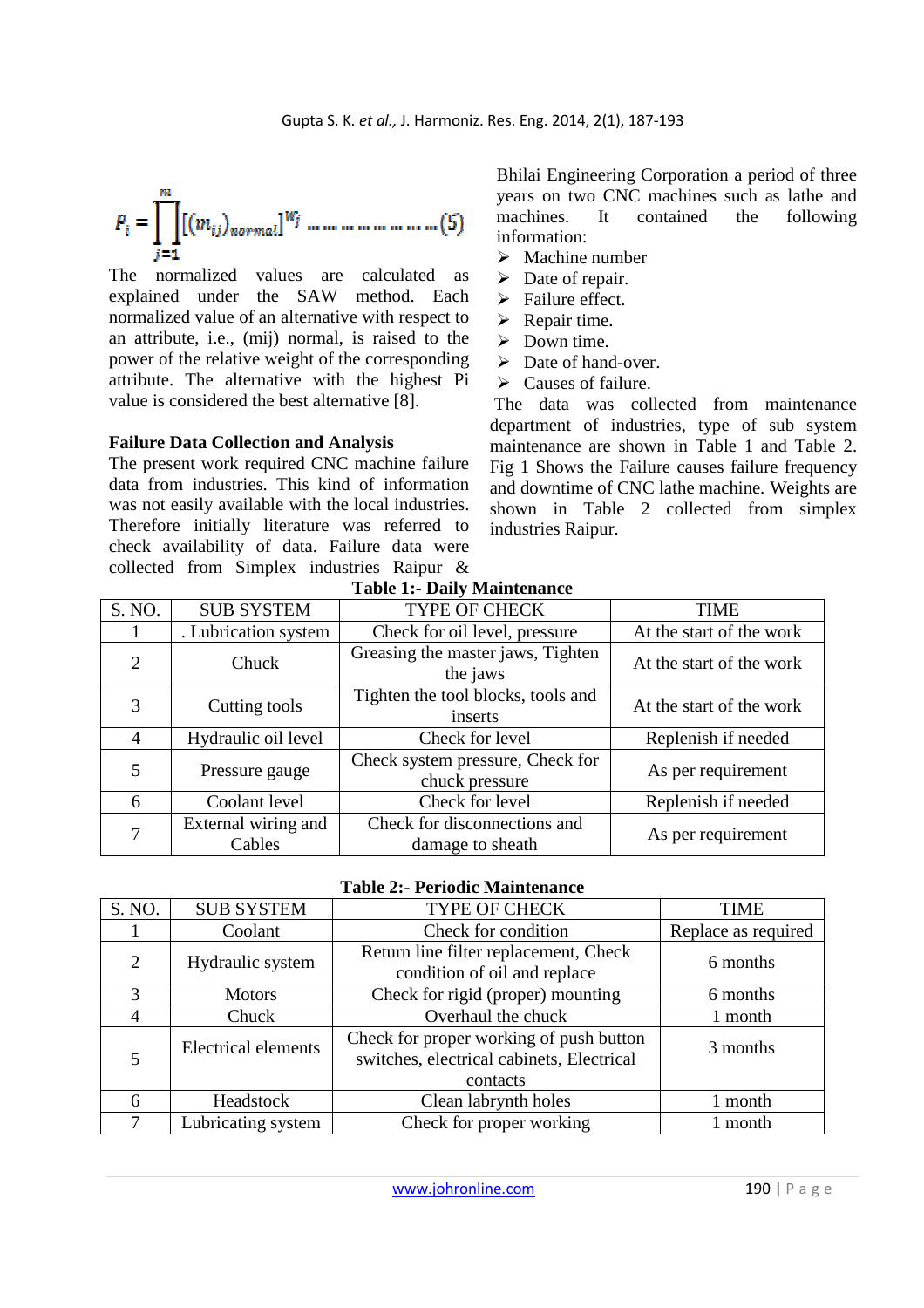



Fig. 1 CNC Lathe machine sub-system failure frequency and Downtime



Fig 2 Failure Mode of CNC Lathe

### **Result and Discussion**

Various steps of the methodology were carried out of these MADM was applied to the data obtained from industry. The various failure causes are taken as sub-system of each machine as described in the methodology. For CNC lathe machine these are Control panel (CP), Encoder (EN), Headstock (HS), feed mechanism (FM), Electrical System (ES), Hydraulic system (HS) and Coolant system (CS). Based on the failure data given in Fig. 2 the severity judgment values are assigned to these failures causes by using a severity conversion. Severity table is converting into matrix form which is shown below.

$$
X = \begin{bmatrix} 0 & 1 & 2 & 2 \\ 0 & 2 & 4 & 1 \\ 4 & 5 & 3 & 3 \\ 1 & 2 & 4 & 6 \\ 9 & 8 & 9 & 8 \\ 4 & 5 & 6 & 2 \\ 2 & 7 & 3 & 4 \end{bmatrix}
$$

 For this calculation use Analytical Hierarchy Process (AHP) as a well-known Multi-Attribute Decision Making (MADM) method. In this thesis, AHP method is suggested for helping the decision maker to decide the relative importance weights of attributes in a systematic manner. The relative importance geometric mean  $(GM_i)$  by using AHP will be calculating:

$$
GM_j=[2.11, 2.47, 2.36, 2.26]
$$

Obtain the separation measures. The separation of each alternative from the ideal weight wi is given by equation 2.

$$
W_I = [0.23, 0.26, 0.26, 0.25]
$$

Obtain the weighted normalized matrix  $(m_{ij})_{normal}$ . This is obtained by the division of each element of the column of the matrix  $X_{ii}$ with its associated higher weight  $(X_i)_{max}$ .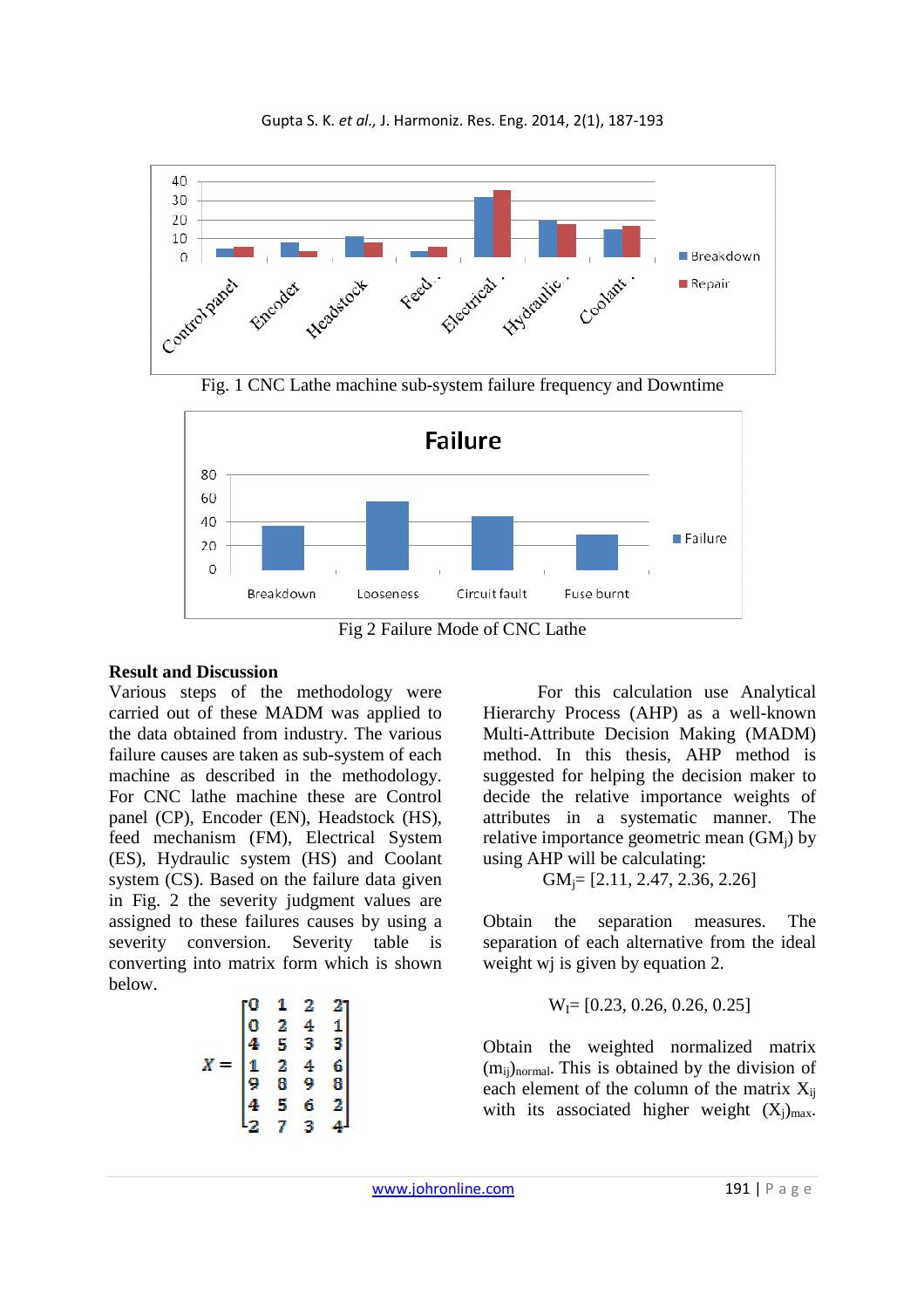Hence, the elements of the weighted normalized matrix (m<sub>ij</sub>)<sub>normal</sub> are expressed as:

|  |                                                                                                | $.13$ $.22$ | $-25^\circ$ |
|--|------------------------------------------------------------------------------------------------|-------------|-------------|
|  | .25<br>$A = \begin{bmatrix} 0 & .25 & .44 \\ .44 & .63 & .33 \\ .11 & .22 & .44 \end{bmatrix}$ |             | .13         |
|  |                                                                                                |             | .38         |
|  |                                                                                                |             |             |
|  |                                                                                                |             |             |
|  | $\overline{63}$                                                                                | .66         |             |
|  |                                                                                                |             |             |

**Apply Saw Method on CNC Lathe Data** 

As explain in SAW methods theory, value of these four attributes are normalized and weights  $(w_1, w_2, \ldots, w_4)$  of attributes such as breakdown, Looseness, Circuit fault and fuse. The SAW method also suggests that among the failure causes of CNC machine the Electrical system are most critical system. A set of alternatives is made in the descending order in this step, according to the value of  $\overline{P_i}$ indicating the most preferred and least preferred feasible solutions. P<sup>i</sup> may also be called as overall or composite performance. Greater the  $P_i$  weight shows the highest failure cause in CNC lathe in Table 3.

**Table 3 Weight of CNC Lathe sub system (SAW)** 

| <b>Failure causes</b>    | Weight $(P_i)$ |
|--------------------------|----------------|
| Control panel            | 0.1535         |
| Encoder                  | 0.2119         |
| Headstock                | 0.4458         |
| Feed mechanism           | 0.3844         |
| <b>Electrical System</b> | 1.0000         |
| Hydraulic system         | 0.4991         |
| Coolant system           | 0.4902         |

## **Weighted Product Methods on CNC Lathe Data**

The weights used in the SAW method are also used in weight product method (WPM) and the values of Pi are calculated by given equation (5) as shown in Table 4. The overall performance score (i.e. finding of maximum failure cause, in this problem) for failure

cause is calculated using the normalized data of the attribute given in normalized matrix for the given weights of the attributes  $(W_i)$ .

| Table 4 Weight of CNC Lathe sub system |  |
|----------------------------------------|--|
| (WPM)                                  |  |

| <b>Failure causes</b>    | Weight $(P_i)$ |
|--------------------------|----------------|
| Control panel            | 1.97           |
| Encoder                  | 2.11           |
| Headstock                | 3.24           |
| Feed mechanism           | 3.01           |
| <b>Electrical System</b> | 4.00           |
| Hydraulic system         | 3.32           |
| Coolant system           | 3.26           |

#### **Result**

The result obtained from SAW and WPM for these two CNC machines indices are compiled and compares in Table 5.

**Table 5 Result Comparisons of CNC Lathe Machine** 

|                                    | <b>Comparision Table</b> |                |                            |                |
|------------------------------------|--------------------------|----------------|----------------------------|----------------|
| <b>Failure</b><br><b>Causes</b>    | Saw<br><b>Index</b>      | Rank           | <b>WPM</b><br><b>Index</b> | <b>Rank</b>    |
|                                    | $(P_i)$                  |                | $(P_i)$                    |                |
| <b>Control</b><br>panel            | 0.1535                   | 7              | 1.97                       | 7              |
| <b>Encoder</b>                     | 0.2119                   | 6              | 2.11                       | 6              |
| <b>Headstock</b>                   | 0.4458                   | $\overline{4}$ | 3.24                       | 4              |
| Feed<br>mechanis<br>m              | 0.3844                   | 5              | 3.01                       | 5              |
| <b>Electrical</b><br><b>System</b> | 1.0000                   | $\mathbf{1}$   | 4.00                       | 1              |
| <b>Hydraulic</b><br>system         | 0.4991                   | $\overline{2}$ | 3.32                       | $\overline{2}$ |
| Coolant<br>system                  | 0.4902                   | 3              | 3.26                       | 3              |

For the data obtained from SAW method the most critical system for CNC lathe machine is Electrical system, Hydraulic system, Coolant system, Headstock, Feed Mechanism, Encoder and Control Panel. This ranking is obtained by SAW method used.